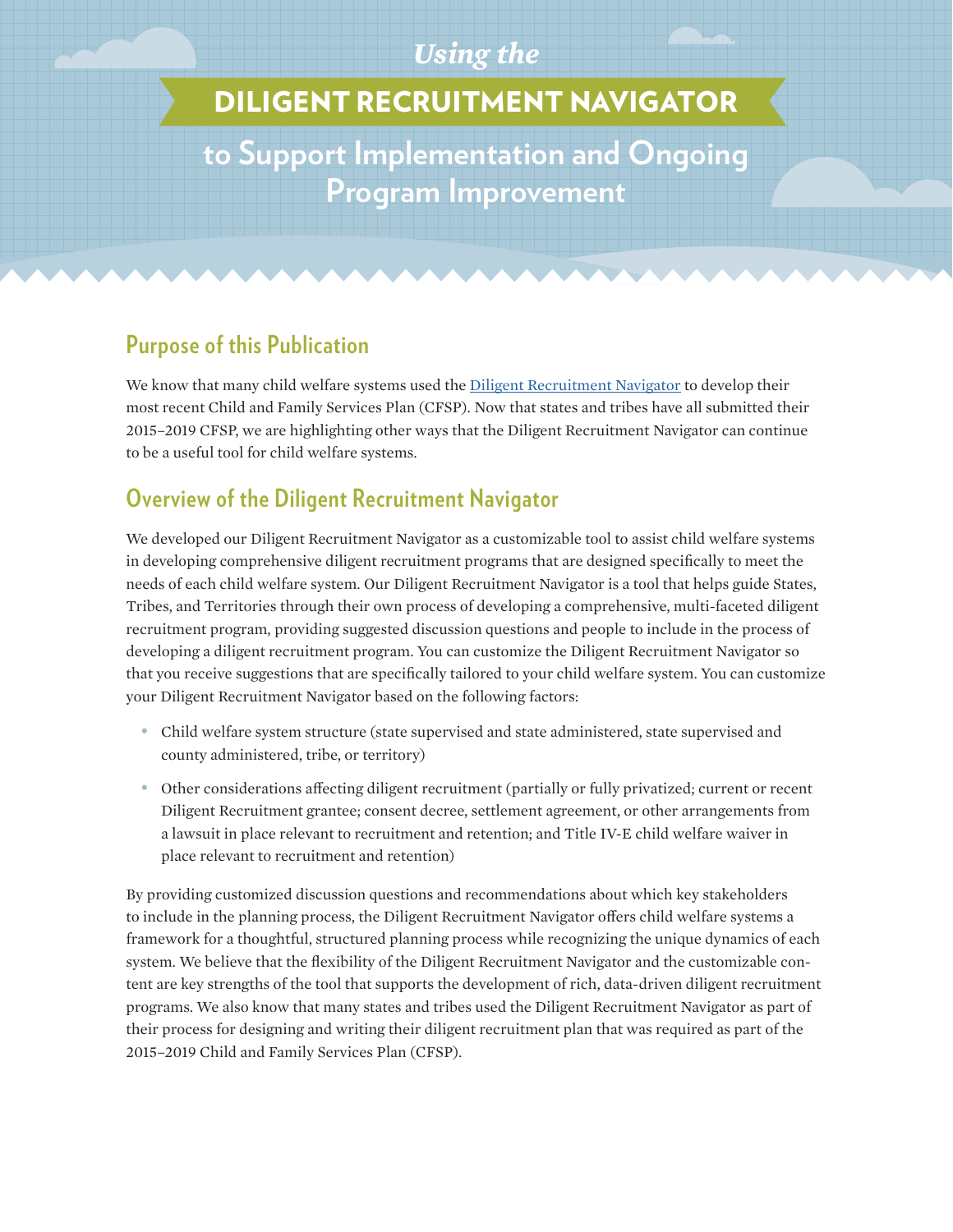

### **How Else Can the Diligent Recruitment Navigator Help?**

The Diligent Recruitment Navigator is a very flexible tool that can be used in a wide variety of ways. For example, it is helpful as an assessment tool, a framework for tracking progress in implementing your diligent recruitment plan or program design, and a structure for soliciting feedback from stakeholders.

Below are some specific ways that you might find the Diligent Recruitment Navigator helpful in your ongoing implementation of your diligent recruitment plan and program. We also continue to hear of new, creative ways that child welfare systems are using the tool in their work; we encourage you to consider other ways that the Diligent Recruitment Navigator—including any subsets of its content—might provide a valuable starting point for your work.

#### *Specific Suggestions for Ways to Use the Diligent Recruitment Navigator*

• **Guiding implementation of diligent recruitment plans or programs**—As your child welfare system addresses all of the areas involved in a comprehensive diligent recruitment program, you may find it helpful to have a framework for monitoring ongoing implementation progress. It is common for child welfare systems to have some parts of their implementation move ahead faster than other parts. For example, you may be able to strengthen your internal use of data more quickly than you are able to give your contracted private agency partners appropriate access to your data systems. You can use the Diligent Recruitment Navigator's discussion questions to check in on how your system's implementation efforts are going and to identify possible gaps in implementation.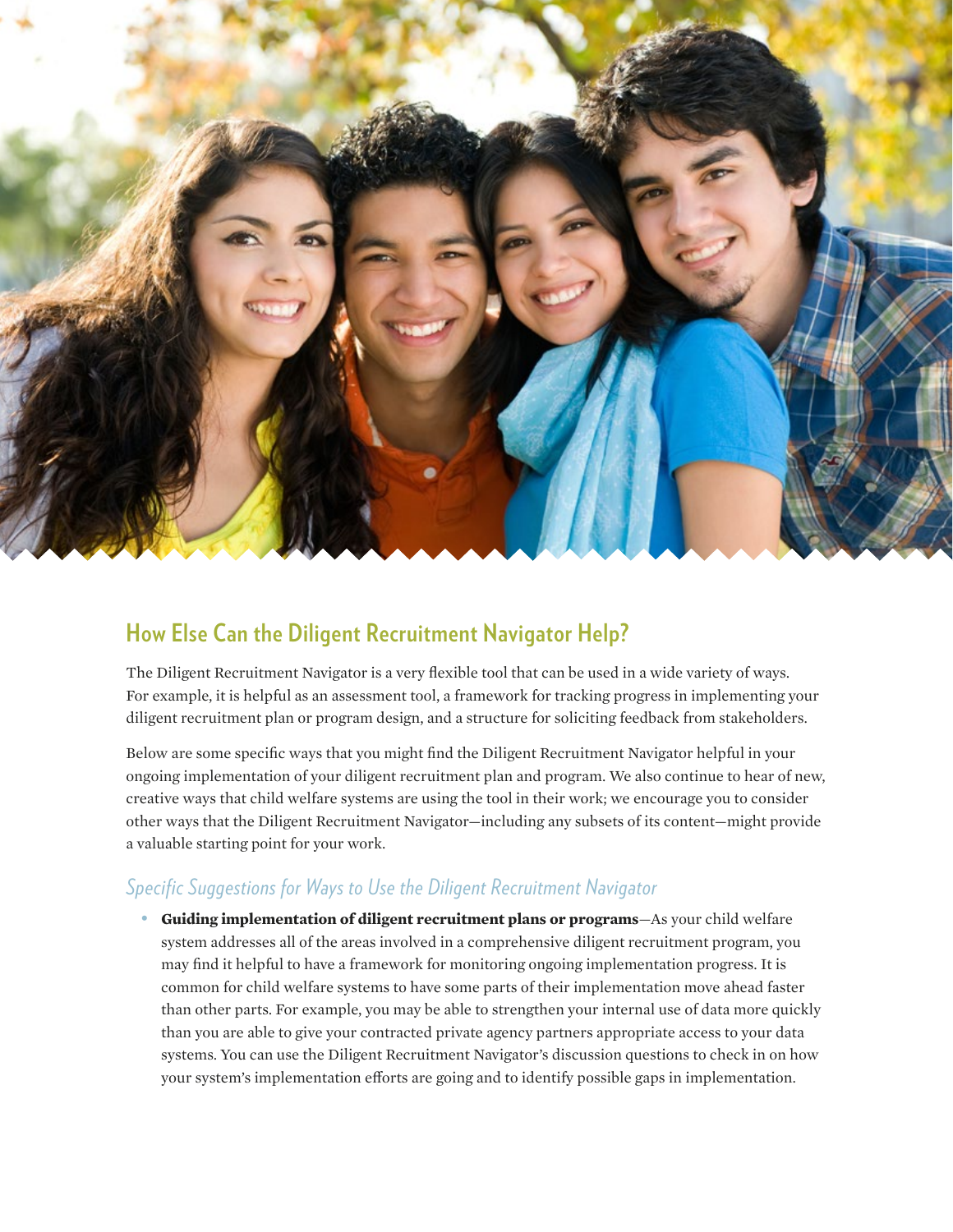- **Ongoing stakeholder engagement**—Creating ongoing opportunities for stakeholder involvement is a key strategy for having an effective, comprehensive diligent recruitment program. Some child welfare systems provide extensive ways for stakeholders to be involved when initially developing a diligent recruitment plan but don't have structures for ongoing input and guidance from stakeholders. The Diligent Recruitment Navigator offers helpful suggestions about the categories of stakeholders who should be part of ongoing discussions on various topics (e.g., analysis of your current pool of foster, adoptive, and kinship families; partnerships that can provide support to foster, adoptive, and kinship families; concurrent planning efforts; etc.). By periodically reviewing the Diligent Recruitment Navigator, you can be reminded of stakeholders who you should continue to engage or re-engage. You can also share the Diligent Recruitment Navigator with stakeholders to get their thoughts about who else should be engaged in ongoing discussions; stakeholders often have rich insights into other people or organizations that should be part of the planning and assessment discussions who aren't currently included.
- **Structuring how you review and discuss data**—The Diligent Recruitment Navigator has several discussion questions that can help you establish consistent procedures for ongoing review and interpretation of your data, including data on the children in foster care, the pool of families needed in order to provide permanency and placement stability to children, the effectiveness of your response and family support systems, and many other categories of data. You can also use the data-related discussion questions to consider new ways to look at your child welfare system's data and to engage a broader team in interpreting the data and exploring the implications of what you data reveals. Periodically referring to the data-related discussion questions and the suggested people to include can help you assess whether all of the relevant staff, departments, partner organizations, and community stakeholders are being appropriately included in data sharing and data interpretation. The Diligent Recruitment Navigator may also help you identify and prioritize new data elements that would be helpful for your child welfare system to collect and analyze.
- **Assessing progress in various areas of diligent recruitment**—Because the tool includes rich discussion questions, you can use it for ongoing, periodic self-assessment of your diligent recruitment program to identify strengths, new needs based on updated data, areas for improvement, new stakeholders to include, and emerging best practices that you might want to expand. Taking a more narrowly focused approach, you can use selected discussion questions from the Diligent Recruitment Navigator to examine and assess specific areas of your child welfare systems work, such as: your approach for training staff and stakeholders, your use of a customer service approach, your capacity to explore and support interjurisdictional placements, and your procedures for the ongoing use of data to guide your work. You may also find it helpful to use the Diligent Recruitment Navigator to assess your child welfare system's progress in implementing your diligent recruitment plan, in preparation for writing your updates for your Annual Progress and Services Report (APSR) due each June.
- **Building partners' understanding of comprehensive diligent recruitment and how they can contribute to its success**—Your child welfare system's partners—including contracted providers and private agencies, community groups, foster and adoptive parent support groups, and others—can play a crucial role in your efforts to develop a comprehensive, multi-faceted diligent recruitment program. By sharing the Diligent Recruitment Navigator with your partners